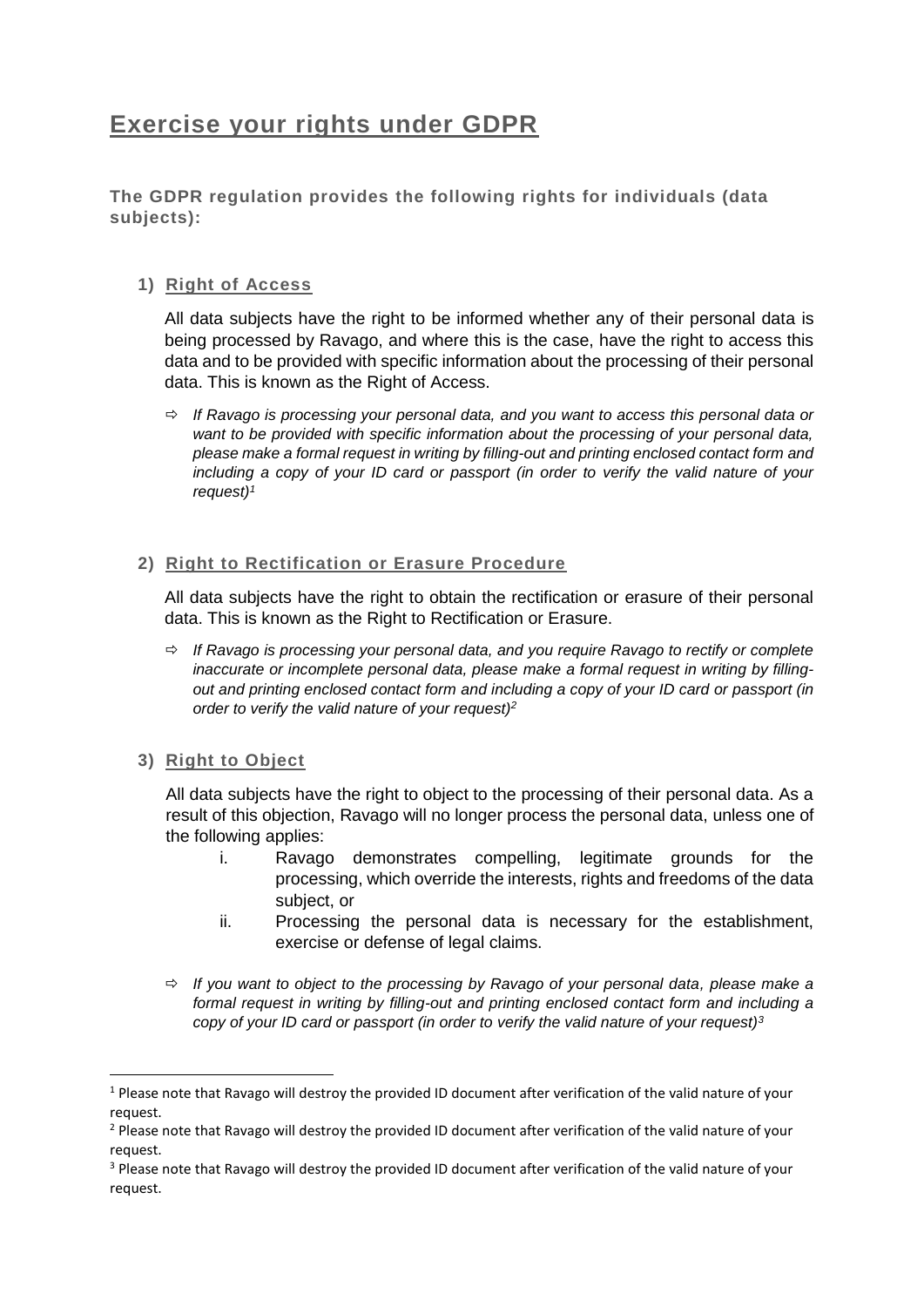#### **4) Right to Data Portability**

All data subjects have the right to receive their personal data and have it transmitted to another data controller. This is known as the Right to Data Portability. This right applies only in the following cases and does not apply to paper files:

- i. Processing is subject to a contract or based on the consent of the data subject, and
- ii. Processing is carried out by automated means.
- *If Ravago is processing your personal data, and you require Ravago to transmit your personal data to another data controller, please make a formal request in writing by fillingout and printing enclosed contact form and including a copy of your ID card or passport (in order to verify the valid nature of your request)<sup>4</sup>*

All requests listed above should be made in writing via the enclosed contact form and sent to the attention of the Legal Department of Ravago at the following address:

RAVAGO GROUP Moerenstraat 85A B-2370 Arendonk Phone: +32.14 701 242

**.** 

<sup>4</sup> Please note that Ravago will destroy the provided ID document after verification of the valid nature of your request.